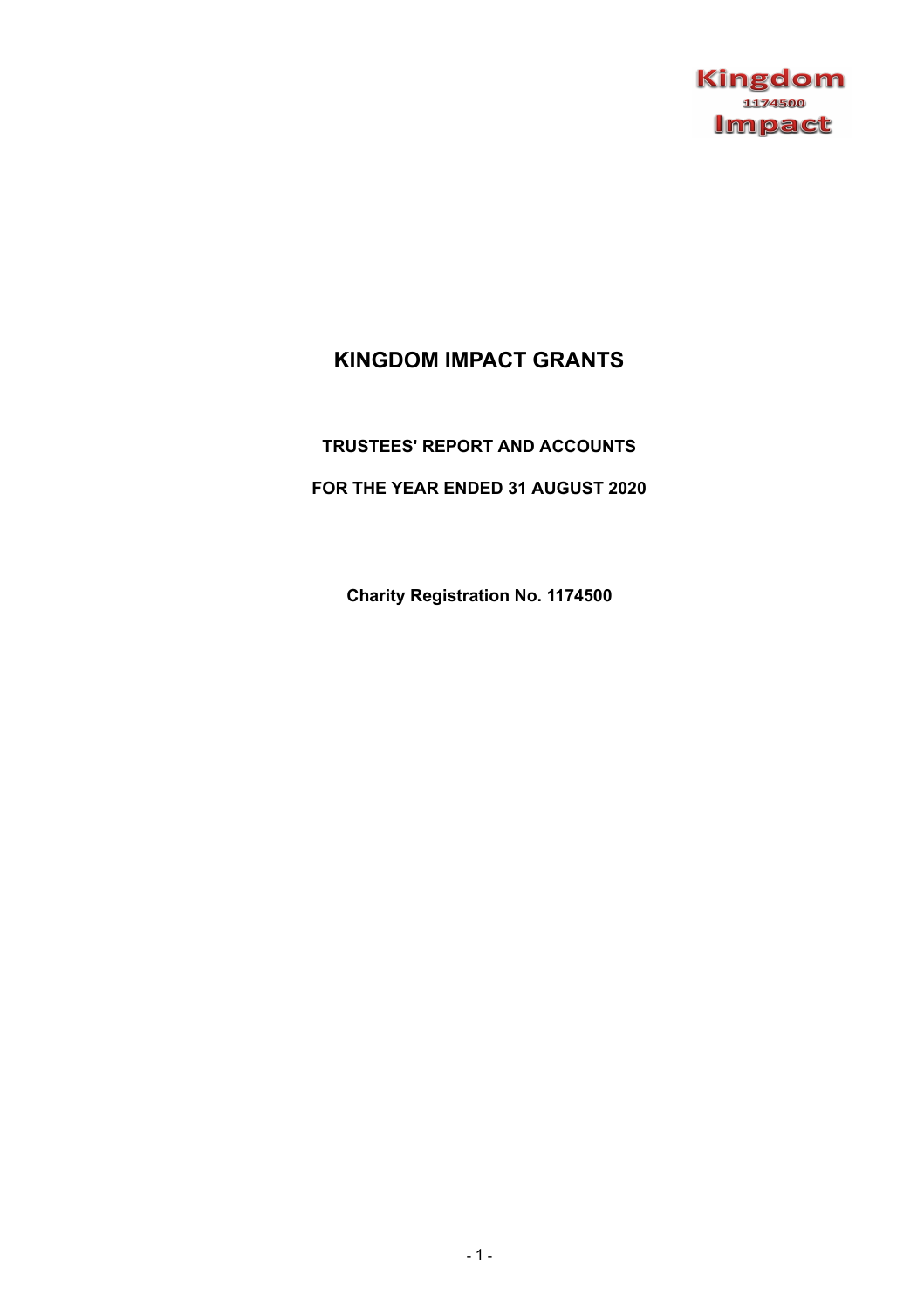# **CONTENTS Page**

| Trustees' report                  | $3 - 5$   |
|-----------------------------------|-----------|
| Independent Examiner's report     |           |
| Statement of financial activities | 8         |
| Balance sheet                     | 9         |
| Notes to the accounts             | $10 - 15$ |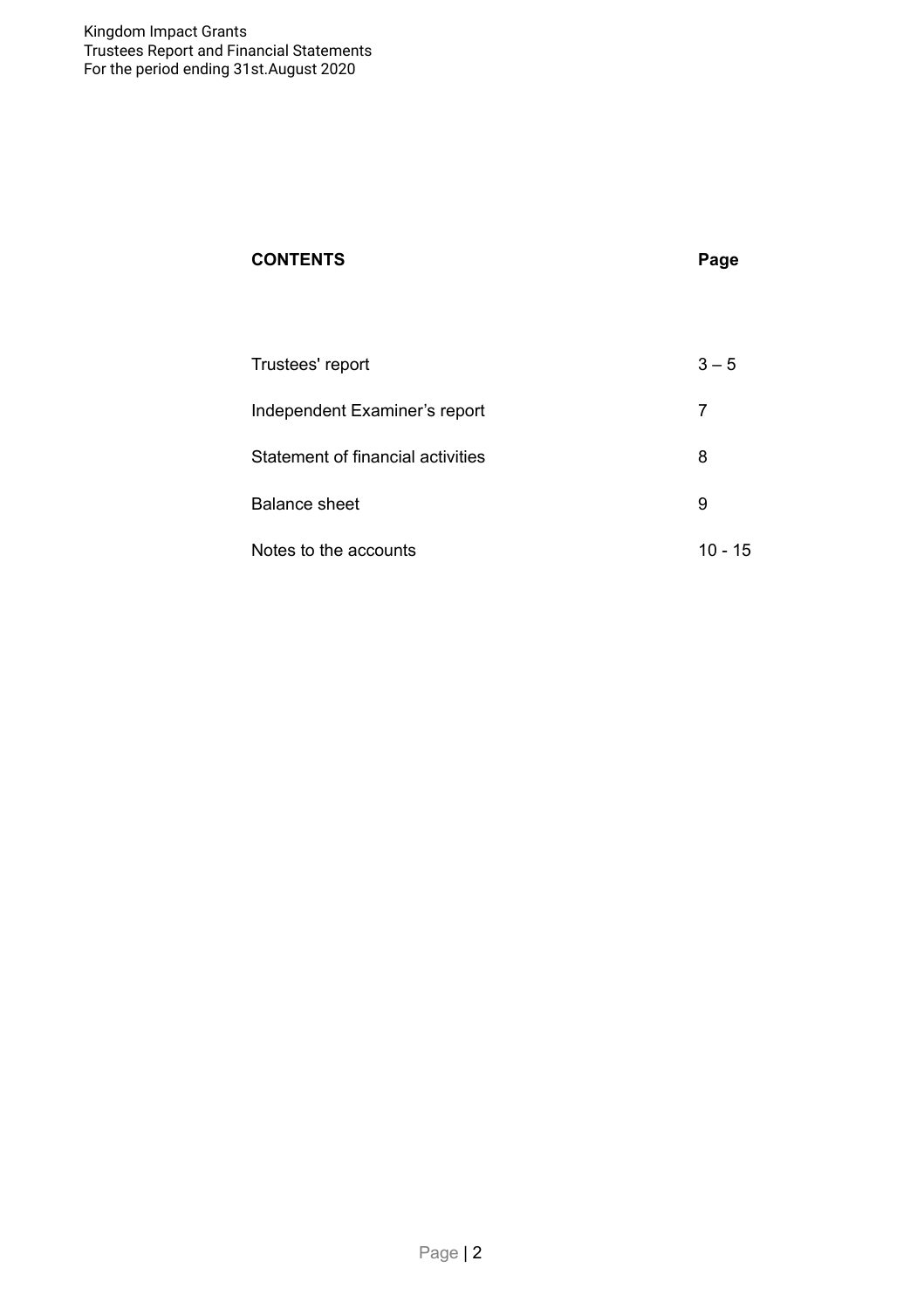# **Trustees' annual report for the period:**

| From: 1 <sup>st</sup> .September 2019 | To:     | <b>August 31st. 2020</b> |
|---------------------------------------|---------|--------------------------|
| Charity name:                         |         | Kingdom Impact Grants    |
| Charity registration number:          | 1174500 |                          |

### **Objectives and Activities**

The charitable purpose of Kingdom Impact according to our foundational document is "The advancement of the Christian faith and the relief of need for the public benefit, by making grants of money to not for profit organizations in Tanzania, Malawi, South Africa or such other countries as the trustees may decide."

Grants are made in the context of long lasting relationships between the beneficiaries and the donors which have been formed, primarily through All Nations Church, Bedford and associated Churches in relationship to NewFrontiers, an international network of churches.

Our practice is to seek relationships which would benefit from grants of money that relieve hardship and enable the creation of sustainable economic development. Grants are always provided in the context of advancing the Christian faith without prejudice as to race, creed or other factors.

The trustees follow the Charity Commission guidance on public benefit.

### **Achievements and performance**

Kingdom Impact grants is now in its third year of operation with an increase both of income and expenditure.

Covid 19 has dramatically impacted all our partners both those overseas and those we seek to help in the UK. In Africa we have seen considerable hardship as the population has been locked down by governments. Business activity there has fallen by some 50 percent with the resulting knock on effect in employment and health.

We are pleased to say that our UK donors have responded to our covid appeal in quite an astonishing way and we have also been successful at obtaining grants for our African partners from the Catalyst Network of NewFrontiers Churches for food distribution projects in South Africa and Tanzania. These generous awards have allowed us to direct our donor funds to set up Agricultural Projects and an embryo Child Support Programme covering South Africa, Malawi, Tanzania and Kenya which we trust will serve the ongoing needs well into the future.

Our fundraising project "Kingdom Impact Accounts" is beginning to provide sales income on a regular basis as some 8 Churches and Charities are now signed up to our funds accounting licenses.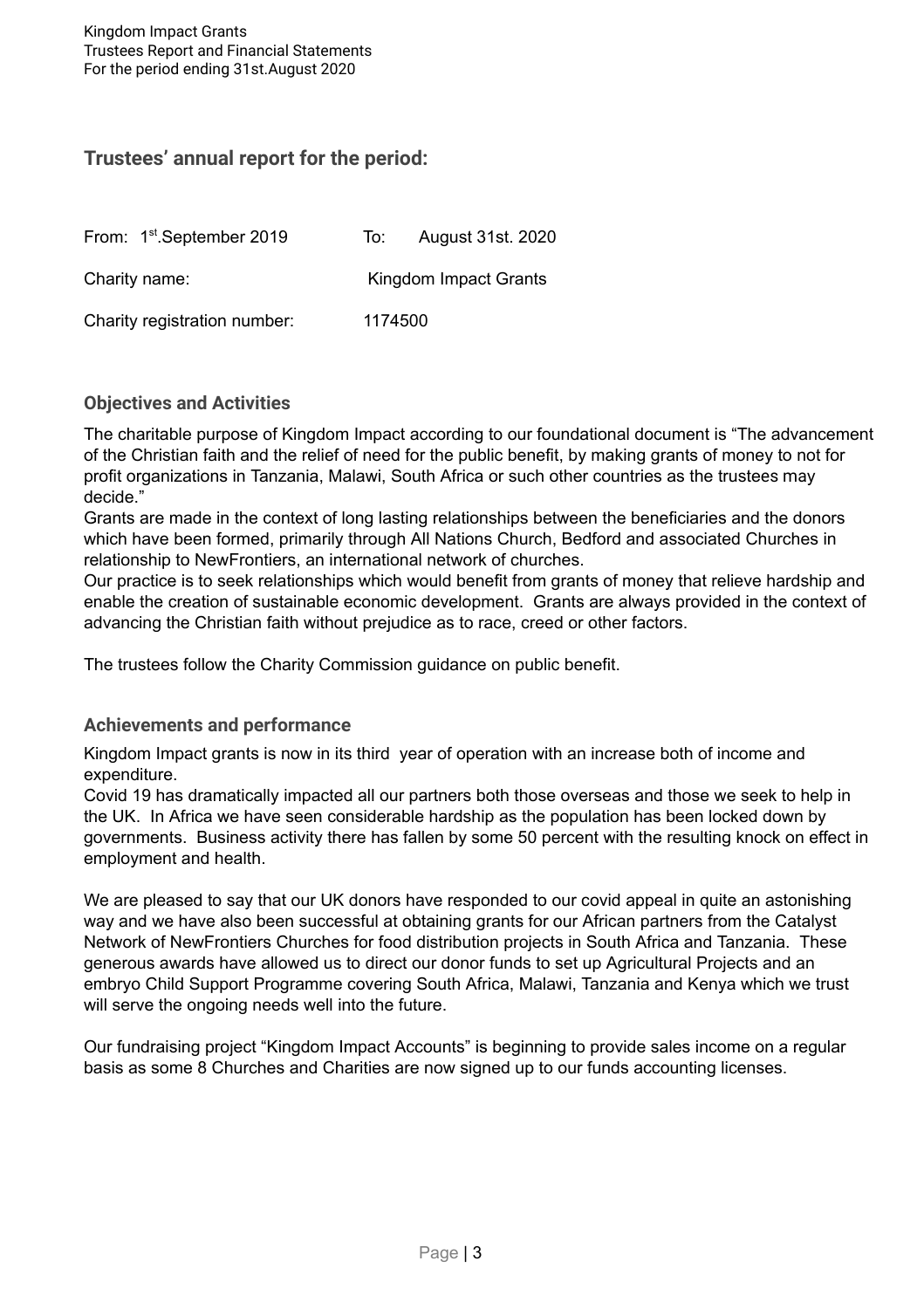#### **Financial Trends**

| Income £000's            | 2017_2018      | 2018_2019 | 2019_2020 |
|--------------------------|----------------|-----------|-----------|
| Unrestricted Income      | 1              | 2         | 18        |
| Restricted income to:    |                |           |           |
| South Africa             | 27             | 14        | 30        |
| Malawi                   | 3              | 7         | 6         |
| Tanzania                 | $\overline{2}$ | 6         | 30        |
| Cameroon                 |                | 2         | 5         |
| Kenya                    |                |           | 1         |
| UK                       |                | 1         | 2         |
| <b>Total Income</b>      | 33             | 32        | 92        |
| <b>Total Expenditure</b> | 26             | 36        | 79        |
| Reserves                 | 6              | 2         | 15        |

These trends provide a base for the following reviews of our project activity and finances.

### **Project Review**

**Unrestricted**: We have received one very large donation and several other smaller ones with no restrictions. In addition we have continued the licensing of Kingdom Impact Accounts together with the other financial services. This income allows us to seed fund projects in advance of receiving specific income.

**Africa:** Common to each of our African Partnerships both ministry and income generating activities have been severely impacted by the Coronavirus pandemic which impacted these countries severely. The Kingdom Impact response has been to initiate further agricultural and other income producing activity. Funds generated by ourselves have been dramatically augmented by the Catalyst Network who granted us almost £25,000 for food distribution through our partners in South Africa and Tanzania.

**South Africa:** Kingdom Impact S.A - the ministry of Andy Freeks and his families continues strongly in Overston and Venterstaad, Central Cape with the announcement of an official church opening in both Oviston and Venterstad for September 2020. The Coronavirus food distribution programme there has greatly encouraged the ministry and they are going to reopen the business when permitted but in a different form.

**Malawi:** we are now supporting 9 orphans together with a "mother" at Janet's House - an offshoot of Holy Dwelling Church, Lilongwe. Our support of the radio ministry continues and we have provided funds for the agricultural deployment of Booker Mtemala's land near his house. The project also needs irrigation, a major project requiring further funds.

Helix Chigom'mlunje, also leading Churches in Malawi, has received emergency funds during the lockdown.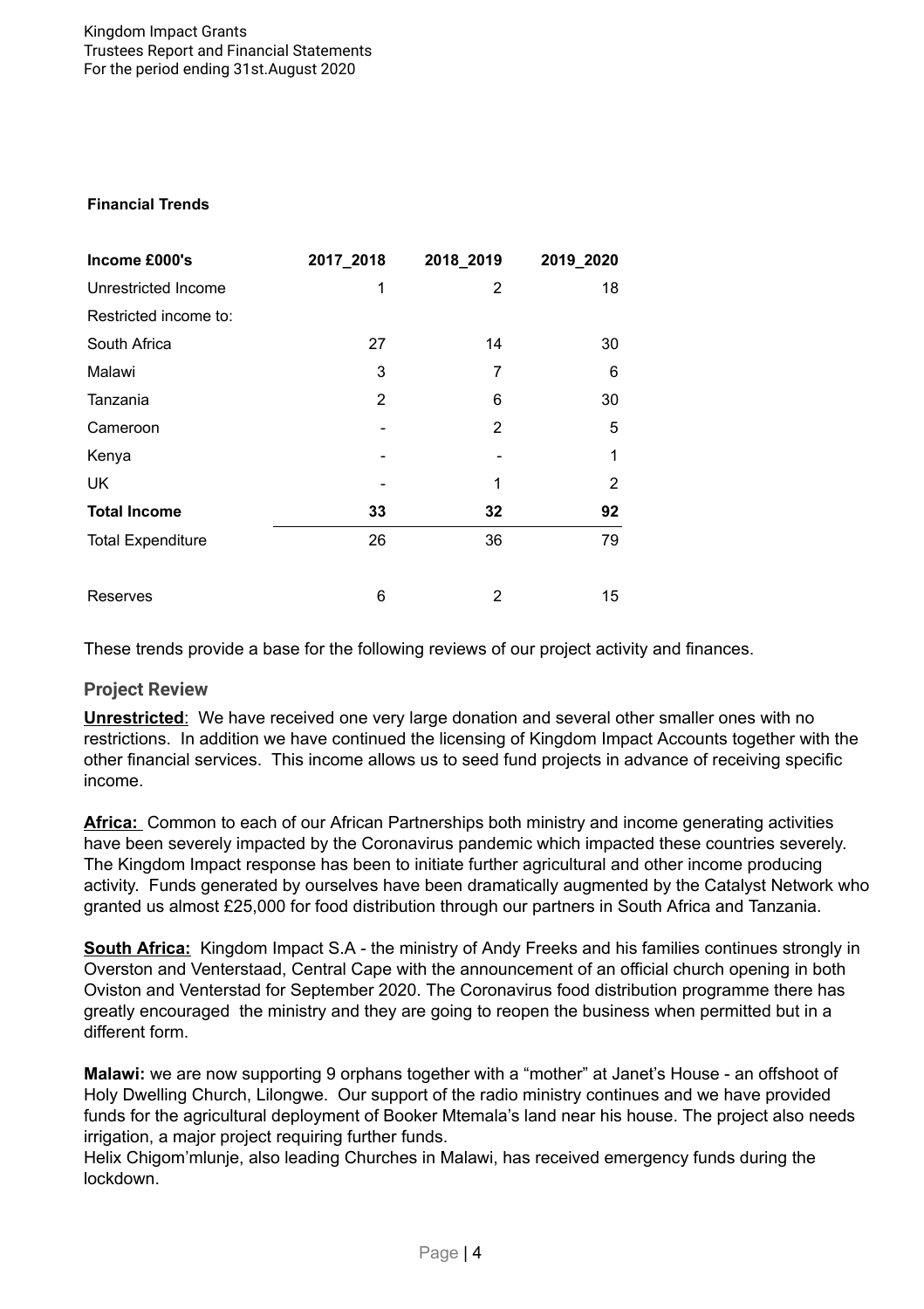**Tanzania:** Agriculture projects have been reestablished at Ndaga and Inyala in support of orphans being cared for by NCH and Bethel Church, Mbeya. NCH has now been reopened but at a reduced scale of 7 residents only and with pastor Foreman's family continuing to reside in the compound. At one stage NCH faced complete closure as the Government was insisting on it having a minimum of 15 residents and for Foreman to live externally.

"God First Church for all People" has now been started with a building in construction and official recognition applied for. This Church is led by our friends Nsubuli and Riziki who are both also attending Christ Evangelical Bible Institute led by Pastors Amina and Earnest Ngvilla. Grants have been made to the Church, Bible College and also hardship funds provided for MRITC and individuals connected with the development of GFCAP (New Church in Mbeya, Tanzania). GFCAP plus CEBI (also a Church) have also benefited from Catalyst grants used for food distribution programmes in the communities of these Churches.

Assistance has also been provided to pastors associated with Boko Church, Dar es Salaam.

**Cameroon:** The project to provide a "Butterfly Visitor Centre" has had a big setback after our partner Lucien was hospitalised with a severe attack of Covid 19. The project is now back on course for completion later this year.

**Kenya**: Our latest venture is to support Pastor Tonny Onyanga who leads some 10 churches in the slum districts of Nairobi. Tonny has identified 22 destitute children who require total support.

**UK Hardship:** Small grants have been provided, in one case for a destitute and out of work man for emergency funds; the other to pass on a donation to enable a pastor to relocate.

#### **Financial review**

In our third year, we have benefitted from an income of £91,822 pounds mainly from UK donors but including grants of £24,820 from the Catalyst Network and sales income of £2,521 which has been used for charitable purposes. The grants from Catalyst are part of our ongoing response to the Covid 19 pandemic and were used for food distribution in Africa among our partner's communities.

Towards the end of our year we have had a large unrestricted donation which the Trustees have decided would be used mainly for a new project that we are launching in September. This will be to provide Child Support grants for some 50 named children who are either orphans or who live with single parents and are dependent on Churches both for food, education and other necessities.

The trustees have carefully considered both risks and reserves going into a new financial year. The total reserves, both restricted and general, are now allocated to projects over the course of the year. The financial statements have been prepared in accordance with the accounting policies set out in notes to the accounts and comply with the charity's governing document, the Charities Act 2011 and the relevant version of the Statement of Recommended Practice applicable to charities preparing their accounts in accordance with the Financial Reporting Standard applicable in the UK and Republic of Ireland (FRS 102).

#### **Structure, governance and management**

The charity is a "Charitable Incorporated Organisation" with 4 trustees. (2019: 4). Trustees are selected from those who have the requisite governance skills and interpersonal skills to effect change, development and progress.

Trustees meetings have been conducted by Zoom, Email and telephone conversations with some socially distanced meetings with individual trustees. Governance has been greatly assisted by all records being online and accessible online by trustees.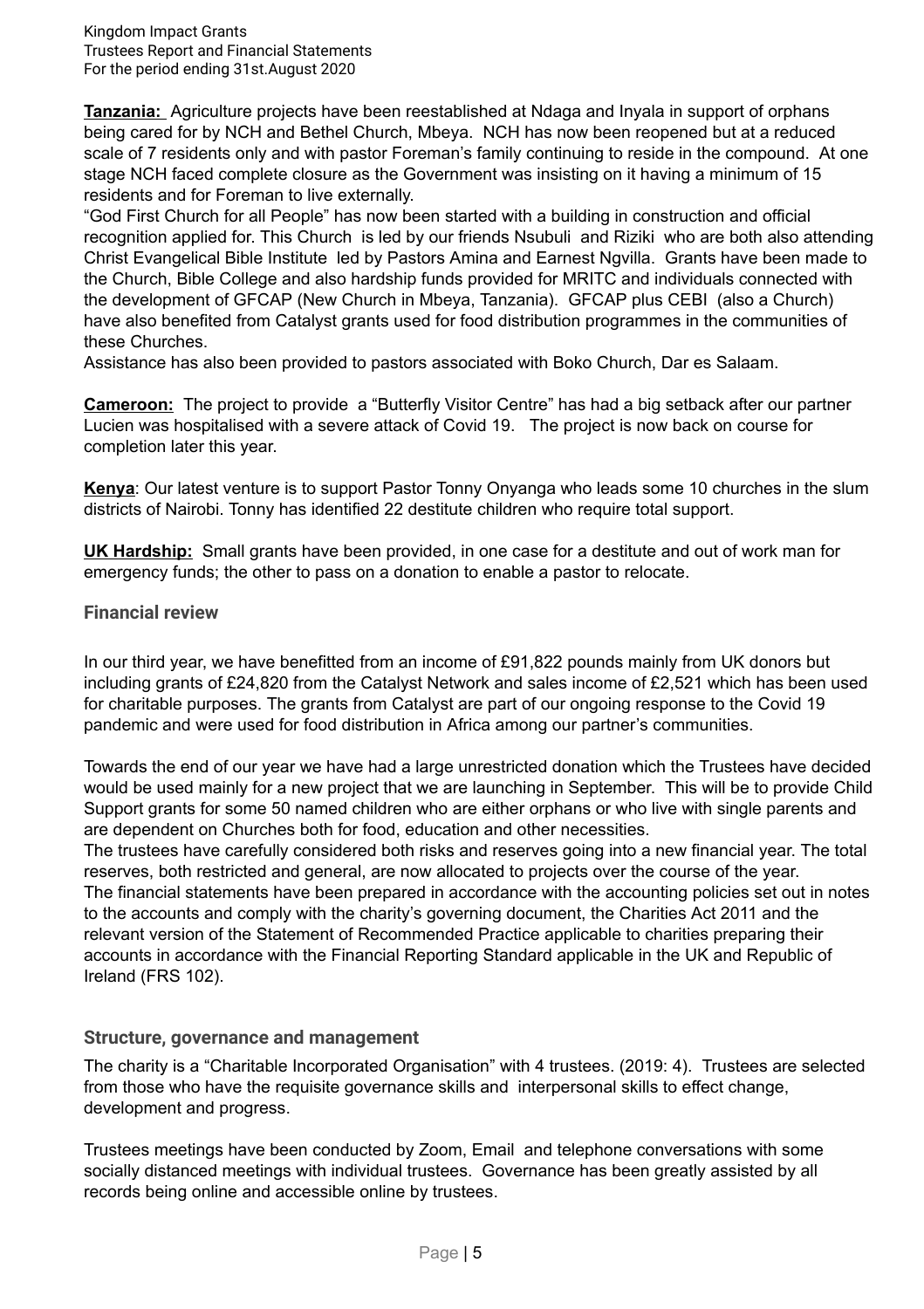The trustees have met with the Elders of All Nations on one occasion to review activities and to discuss areas of mutual interest and since lockdown this has been continued by several one to one discussions. Good communication between us is essential to avoid possible duplication or conflicting strategy in East Africa where we face challenging circumstances.

The Charity is totally dependent on volunteer help which is gratefully acknowledged.

# **Reference and administrative details**

| Name                        | <b>Kingdom Impact Grants</b>         |
|-----------------------------|--------------------------------------|
| Other name the charity uses | Kingdom Impact                       |
| Registered charity number   | 1174500                              |
| Charity's principal address | 128 Putnoe Lane<br>Bedford, MK41 8LS |

| Trustee name        | <b>Office</b> | Dates acted if not for whole year | <b>Appointed by:</b> |
|---------------------|---------------|-----------------------------------|----------------------|
| Stephen Elphick     |               |                                   | Trustees             |
| Janet Ingle         |               |                                   | <b>Trustees</b>      |
| <b>Denis Spicer</b> |               |                                   | <b>Trustees</b>      |
| Mervyn Thomas       | Chair         |                                   | <b>Trustees</b>      |

# **Declarations**

The trustees declare that they have approved the trustees' report above:

Signed on behalf of the charity's trustees/directors:

**Mervyn Thomas** dated : September 16th. 2020

Wilands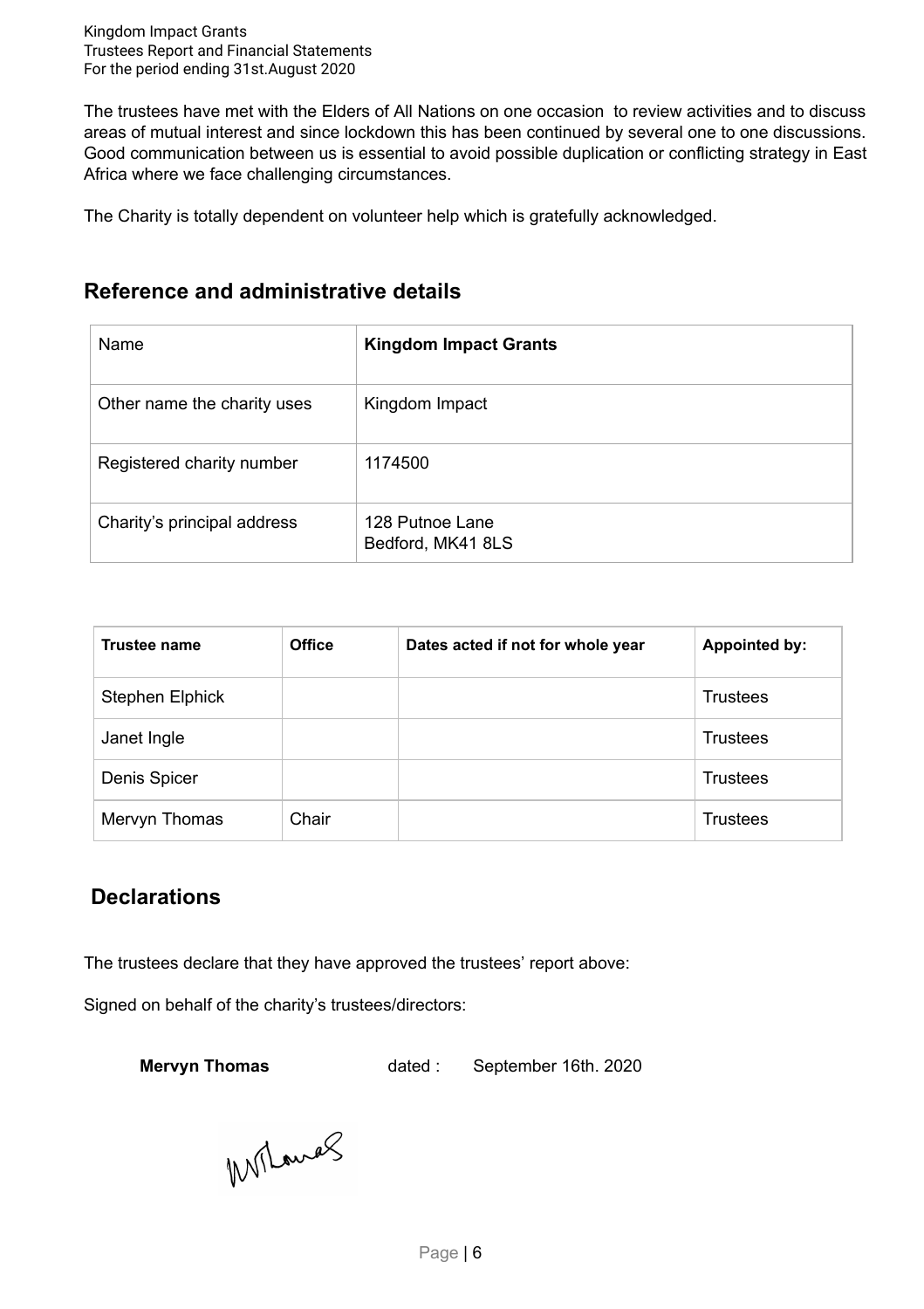## **Independent examiner's report on the accounts**

To the trustees and members of Kingdom Impact Grants (Charity no: 1174500) relating to the Accounts for the period ended 31st.August 2020 as set out on pages 8 - 15 which follow.

The charity's trustees are responsible for the preparation of the accounts. The charity's trustees consider that an audit is not required for this year under section 144 of the Charities Act 2011 ("the Charities Act") and that an independent examination is needed.

It is my responsibility to:

- examine the accounts under section 145 of the Charities Act,
- to follow the procedures laid down in the general Directions given by the Charity Commission (under section 145(5)(b) of the Charities Act, and
- to state whether particular matters have come to my attention

My examination was carried out in accordance with general Directions given by the Charity Commission. An examination includes a review of the accounting records kept by the charity and a comparison of the accounts presented with those records. It also includes consideration of any unusual items or disclosures in the accounts, and seeking explanations from the trustees concerning any such matters. The procedures undertaken do not provide all the evidence that would be required in an audit, and consequently no opinion is given as to whether the accounts present a 'true and fair' view and the report is limited to those matters set out in the statement below.

In connection with my examination, no material matter has come to my attention which gives me cause to believe that in any material respect:

- examine the accounts under section 145 of theCharities Act 2006; and
- to follow the procedures laid down in the general directions given by the Charity Commission (under section 145(5(b) of the Charities Act, and
- to state whether particular matters have come to my attention.

**I have come across no other matters in connection with my examination to which attention should be drawn in this respect in order to enable a proper understanding of the accounts to be reached.**

Signed: MG Aladewolu Dated: 01/02/2020

Address: 25 Greyfriars Bedford. MK40 1HJ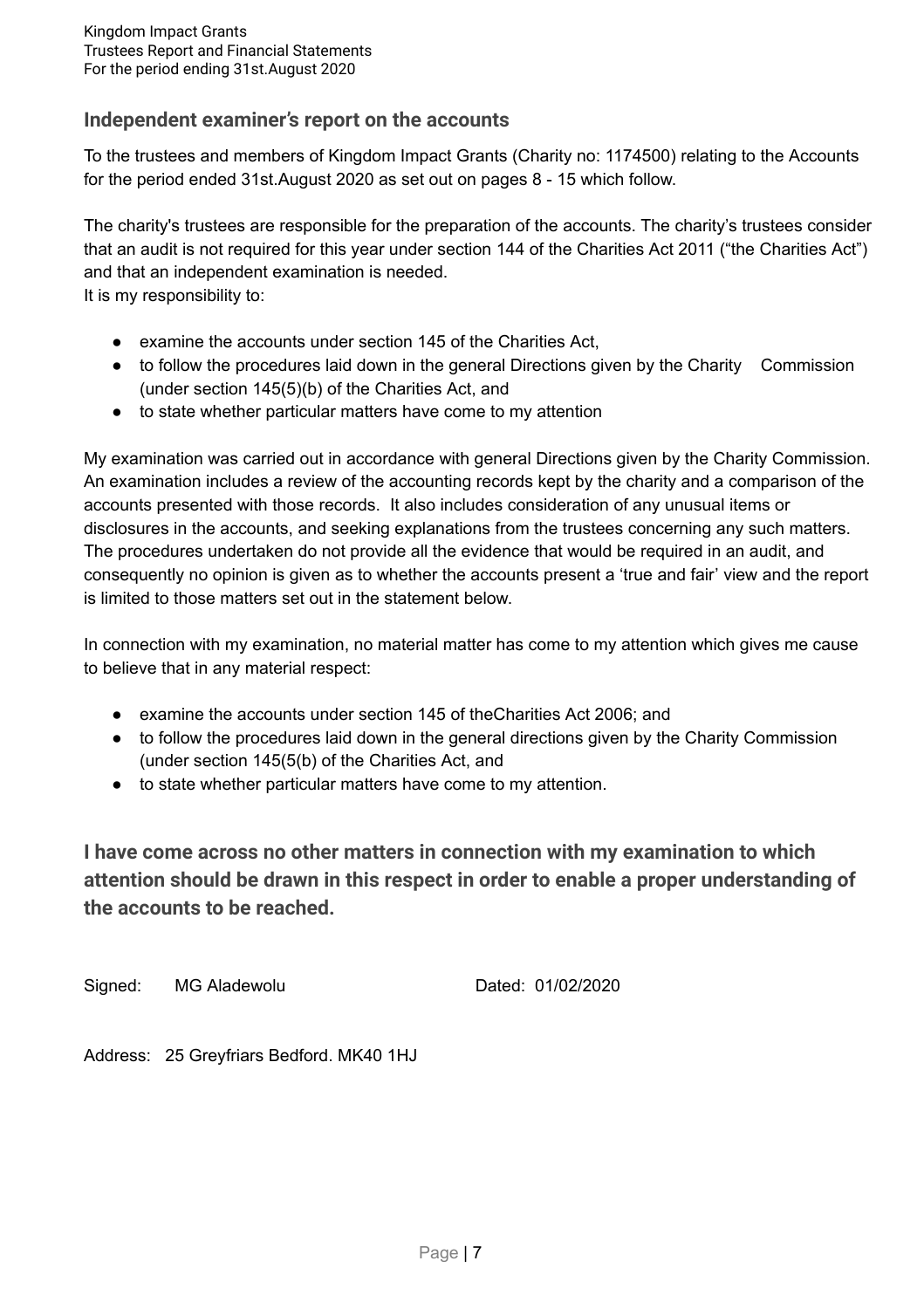# **Statement of financial activities**

|                                    | <b>Note</b>    | <b>Unrestricted</b><br>income funds | <b>Restricted</b><br>income funds | 2020   | 2019     |
|------------------------------------|----------------|-------------------------------------|-----------------------------------|--------|----------|
|                                    |                | £                                   | £                                 | £      | £        |
|                                    |                |                                     |                                   |        |          |
| Income from:                       |                |                                     |                                   |        |          |
| Voluntary Income                   | 3              | 15,186                              | 49,275                            | 64,461 | 29,938   |
| Activities for generating<br>funds |                | 2,541                               |                                   | 2,541  | 2,270    |
| <b>Charitable Activities</b>       |                |                                     | 24,820                            | 24,820 |          |
| <b>Total income</b>                |                | 17,727                              | 74,095                            | 91,822 | 32,208   |
| <b>Expenditure on:</b>             |                |                                     |                                   |        |          |
| Generating funds                   | 4              | 1,388                               |                                   | 1,388  | 524      |
| Raising funds                      |                |                                     |                                   |        | 478      |
| Charitable activities              |                | 445                                 | 76,941                            | 77,386 | 35,388   |
| <b>Total Expenditure</b>           |                | 1,833                               | 76,941                            | 78,774 | 36,390   |
| Net income/(expenditure)           |                | 15,894                              | (2,846)                           | 13,048 | (4, 182) |
| Transfers between funds            | $\overline{7}$ | (6,629)                             | 6,629                             |        |          |
| Net movement in funds              |                | 9,265                               | 3,783                             | 13,048 | (4, 182) |
| <b>Reconciliation of funds:</b>    |                |                                     |                                   |        |          |
| Total funds brought forward        |                | 195                                 | 1,644                             | 1,839  | 6,021    |
| <b>Total funds carried forward</b> |                | 9,460                               | 5,427                             | 14,887 | 1,839    |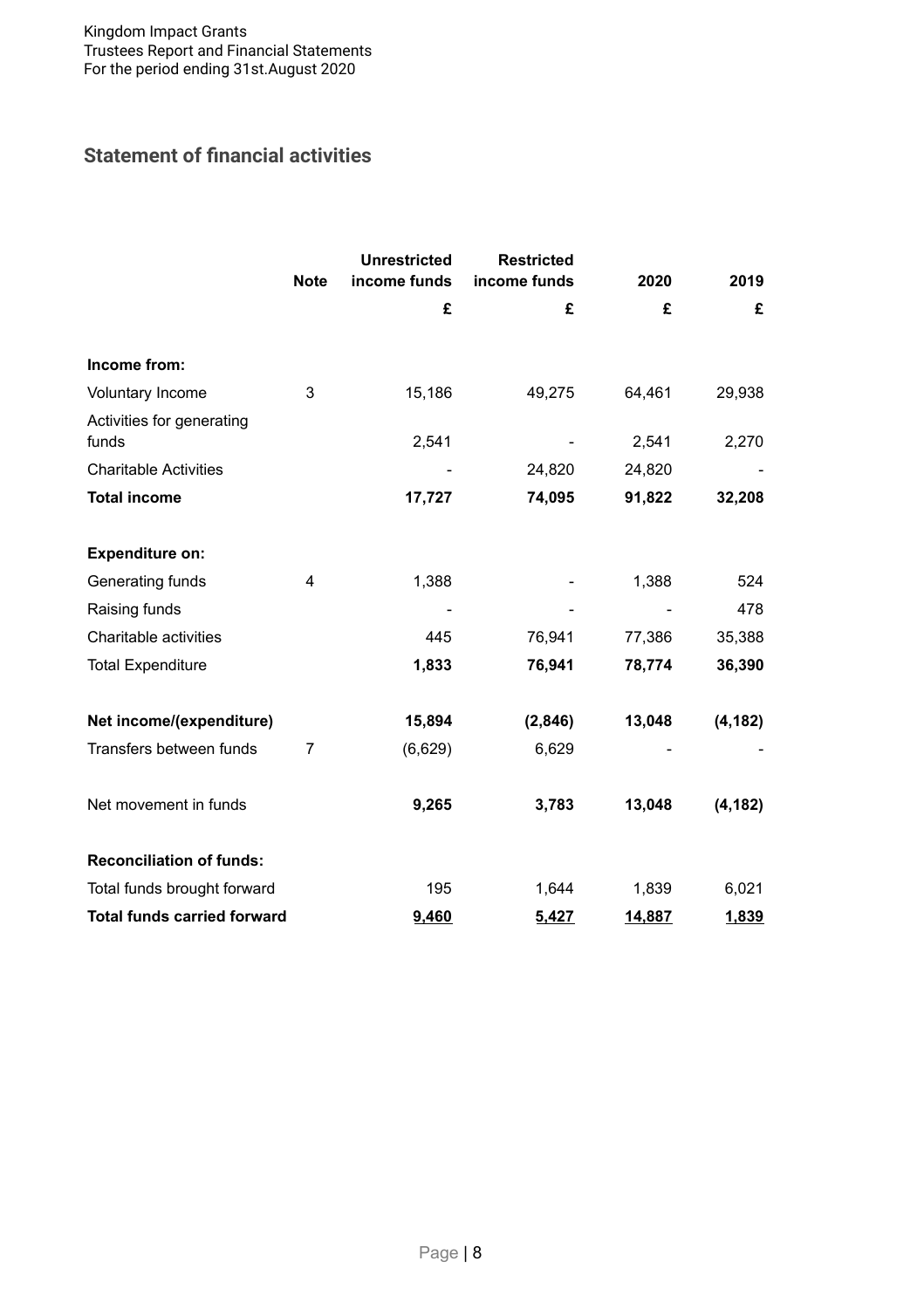# **Balance Sheet**

|                                                   |                |                     | <b>Restricted</b> |                    |                    |
|---------------------------------------------------|----------------|---------------------|-------------------|--------------------|--------------------|
|                                                   |                | <b>Unrestricted</b> | income            | <b>Total Funds</b> | <b>Total Funds</b> |
|                                                   | <b>Notes</b>   | funds               | funds             | 2020               | 2019               |
|                                                   |                | £                   | £                 | £                  | £                  |
| <b>Current assets</b>                             |                |                     |                   |                    |                    |
| <b>Debtors</b>                                    | 5              | 535                 |                   | 535                | 435                |
| Cash at bank and in hand                          |                | 9,710               | 5,427             | 15,137             | 1,654              |
| <b>Total current assets</b>                       |                | 10,245              | 5,427             | 15,672             | 2,089              |
| Creditors: amounts falling due within one<br>year | 6              | (785)               |                   | (785)              | (250)              |
| Net current assets/(liabilities)                  |                | 9,460               | 5,427             | 14,887             | 1,839              |
| <b>Total net assets</b>                           |                | 9,460               | 5,427             | 14,887             | 1,839              |
| <b>Funds of the Charity</b>                       |                |                     |                   |                    |                    |
| <b>Unrestricted funds</b>                         | $\overline{7}$ | 9,460               |                   | 9,460              | 195                |
| Restricted income funds                           | $\overline{7}$ |                     | 5,427             | 5,427              | 1,644              |
| <b>Total funds</b>                                |                | 9,460               | 5,427             | 14,887             | 1,839              |

| Signed on behalf of the trustees: | <b>Print Name</b> | Date of approval     |
|-----------------------------------|-------------------|----------------------|
| Milanes                           | M Thomas          | September 10th. 2020 |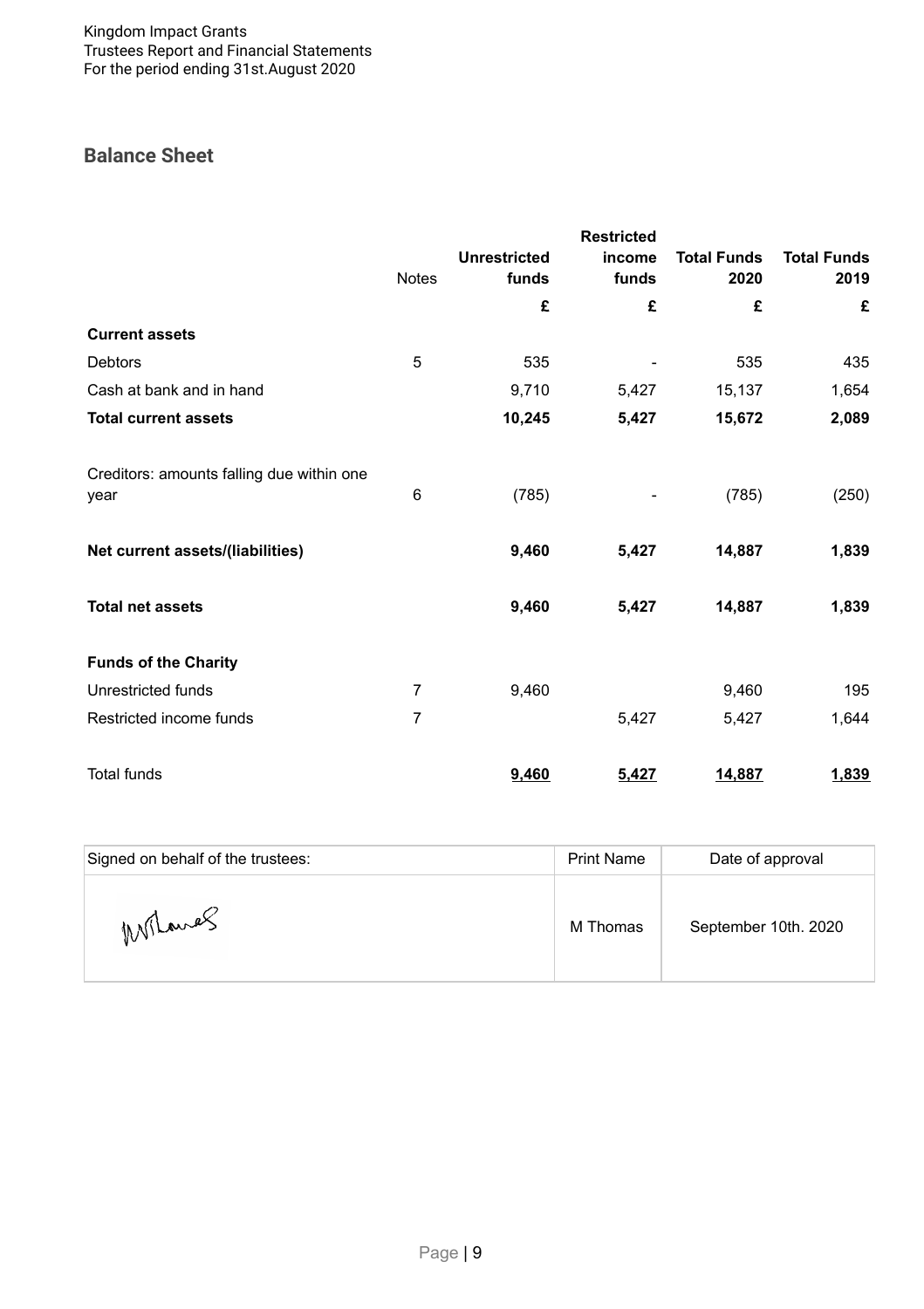## **Notes to the Financial Statements**

## **1. BASIS OF PREPARATION**

#### 1.1 Basis of accounting

The accounts (financial statements) have been prepared in accordance with the relevant version of the Statement of Recommended Practice applicable to charities preparing their accounts in accordance with the Financial Reporting Standard applicable in the UK and Republic of Ireland (FRS 102) and the Financial Reporting Standard applicable in the United Kingdom and Republic of Ireland (FRS 102) and the Charities Act 2011 and UK Generally Accepted Accounting Practice.

The accounts (financial statements) have been prepared to give a 'true and fair' view and have departed from the Charities (Accounts and Reports) Regulations 2008 only to the extent required to provide a 'true and fair view'. This departure has involved following the relevant version of the Statement of Recommended Practice applicable to charities preparing their accounts in accordance with the Financial Reporting Standard applicable in the UK and Republic of Ireland (FRS 102) rather than the Accounting and Reporting by Charities: Statement of Recommended Practice effective from 1 April 2005 which has since been withdrawn.

The charity constitutes a public benefit entity as defined by FRS 102.

### 1.2 Changes to accounting estimates

No changes to accounting estimates have occurred in the reporting period (3.46 FRS 102 SORP).

### **2. ACCOUNTING POLICIES**

The principal accounting policies are summarised below. The accounting policies have been applied consistently throughout the period.

### 2.1 Basis of preparation of financial statements

The financial statements have been prepared under the historical cost convention with items recognised at cost or transaction value unless otherwise stated in the relevant note(s) to these accounts. and in accordance with the Companies Act 2006 and the Financial Reporting Standard applicable in the United Kingdom and Republic of Ireland (FRS 102) and with the Charities Act 2011.

### 2.2 Fund accounting

Unrestricted funds are available for use at the discretion of the Trustees in furtherance of the general objectives of the church. Restricted funds are subjected to restrictions on their expenditure imposed by the donor or through the terms of an appeal. Transfers are made from unrestricted to restricted funds as necessary to prevent restricted funds from going into deficit.

### 2.3 Incoming resources

All incoming resources are included in the Statement of Financial Activities (SoFA) when the charity becomes entitled to the income, it is more likely than not that it will receive the resources and the amount can be quantified with reasonable accuracy. Voluntary income is received by way of donations and gifts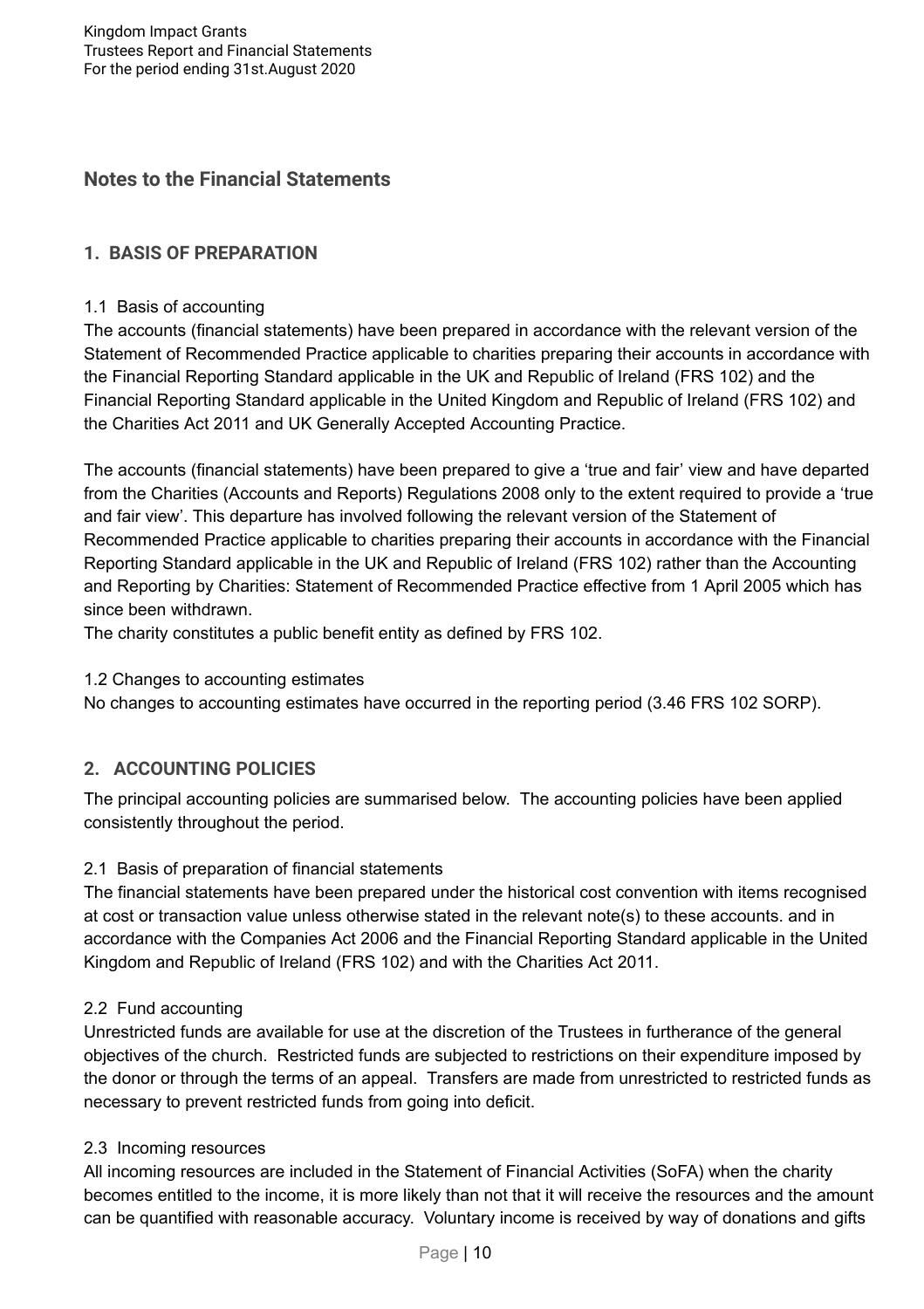and is included in full in the SoFA when receivable. Grants are included in the SoFA when the general income recognition criteria above are met and in the case of performance related grants income is recognised to the extent that the specified goods or services have been provided. Donated services and facilities are included at the value to the church where this can be measured reliably. The value of services provided by volunteers has not been included in these accounts. Investment income is included when received.

#### 2.4 Resources expended

Expenditure is recognised on an accrual basis as a liability is incurred. Expenditure includes any VAT that cannot be fully recovered, which is reported as part of the expenditure to which it relates. Charitable expenditure comprises those costs incurred by the charity in the delivery of its activities and services for its beneficiaries. It includes both costs that can be allocated directly to such activities and those costs of an indirect nature necessary to support them.

Governance costs include those costs associated with meeting the constitutional and statutory requirements of the charity and include the audit fees and costs linked to the charity's legal constitution.

#### 2.5 Debtors

Debtors (including trade debtors and loans receivable) are measured on initial recognition at settlement amount after any trade discounts or amount advanced by the charity. Subsequently, they are measured at the cash or other consideration expected to be received.

#### 2.6 Creditors

Creditors and accruals are recognised when a liability for payment is recognised but not paid.

## **3. ANALYSIS OF INCOME**

|                                              | <b>Unrestricted</b><br><b>Funds</b> | <b>Restricted</b><br><b>Funds</b> | <b>Total Funds</b><br>2020 | <b>Total Funds</b><br>2019 |
|----------------------------------------------|-------------------------------------|-----------------------------------|----------------------------|----------------------------|
| Voluntary Income                             | £                                   | £                                 | £                          | £                          |
| Donations                                    | 12,156                              | 41,723                            | 53,879                     | 24,247                     |
| Gift Aid                                     | 3,030                               | 7,552                             | 10,582                     | 5,691                      |
| <b>Total Voluntary Income</b>                | 15,186                              | 49,275                            | 64,461                     | 29,938                     |
| Activities for generating funds              |                                     |                                   |                            |                            |
| Sales                                        | 2,541                               |                                   | 2,541                      | 1,520                      |
| <b>Event Tickets</b>                         |                                     | ٠                                 |                            | 750                        |
| <b>Total Activities for generating Funds</b> | 2,541                               | $\blacksquare$                    | 2,541                      | 2,270                      |
| <b>Charitable Activities</b>                 |                                     |                                   |                            |                            |
| <b>Incoming Grants</b>                       |                                     | 24,820                            | 24,820                     |                            |
| <b>Grand Total Incoming Resources</b>        | 17,727                              | 74,095                            | 91,822                     | 32,208                     |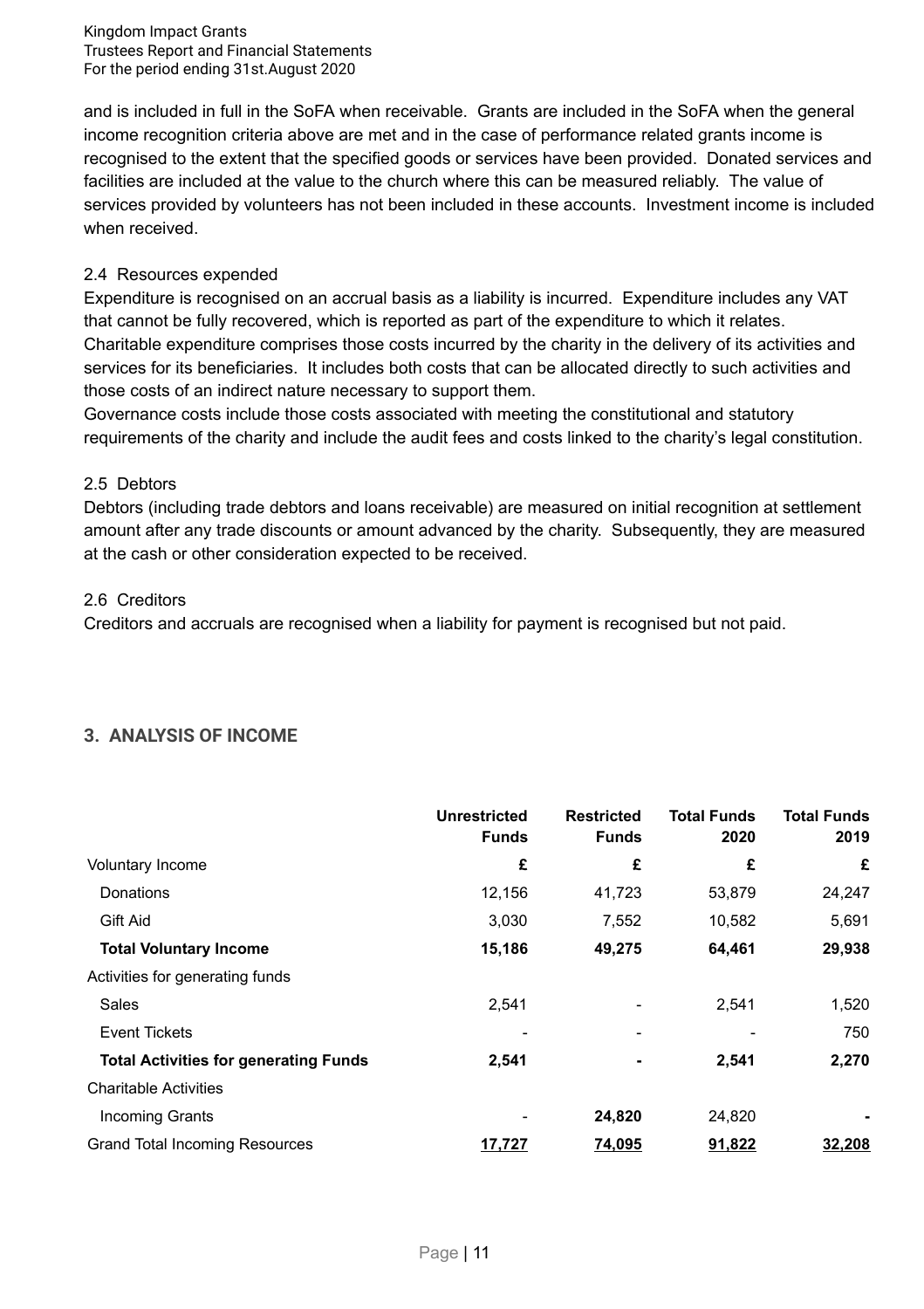## **4. ANALYSIS OF EXPENDITURE**

|                                              | <b>Unrestricted</b><br><b>Funds</b> | <b>Restricted</b><br><b>Funds</b> | <b>Total Funds</b><br>2020 | <b>Total Funds</b><br>2019 |
|----------------------------------------------|-------------------------------------|-----------------------------------|----------------------------|----------------------------|
| <b>Expenditure on generating funds funds</b> | £                                   | £                                 | £                          | £                          |
| Equipment                                    | 629                                 |                                   | 629                        | 250                        |
| <b>Office Costs</b>                          | 47                                  |                                   | 47                         | 171                        |
| Website                                      | 87                                  |                                   | 87                         | 87                         |
| Datacomms                                    | 550                                 |                                   | 550                        |                            |
| Publicity                                    | 75                                  |                                   | 75                         | 16                         |
| Total expenditure on generating funds        | 1,388                               |                                   | 1,388                      | 524                        |
| <b>Expenditure on raising Funds</b>          |                                     |                                   |                            |                            |
| <b>Event Costs</b>                           |                                     |                                   |                            | 478                        |
| <b>Expenditure on charitable activities</b>  |                                     |                                   |                            |                            |
| Travel                                       | 45                                  |                                   | 45                         |                            |
| <b>Overseas Visits</b>                       |                                     |                                   |                            | 391                        |
| Visits to UK                                 |                                     |                                   |                            | 1,530                      |
| <b>Overseas Donations</b>                    |                                     |                                   |                            | 250                        |
| Grants                                       |                                     | 51,731                            | 51,731                     | 32,427                     |
| Grants(UK Direct)                            |                                     | 390                               | 390                        | 790                        |
| Grants - Flow through                        |                                     | 24,820                            | 24,820                     |                            |
| Governance                                   | 400                                 |                                   | 400                        |                            |
| Total expenditure on charitable activities   | 445                                 | 76,941                            | 77,386                     | 35,388                     |
| <b>Grand Total Incoming Resources</b>        | 1,833                               | 76,941                            | 78,774                     | 36,390                     |

### **4.1 Transactions with trustees and related parties**

None of the Trustees or related parties have been paid any remuneration or received any benefits from an employment with the charity.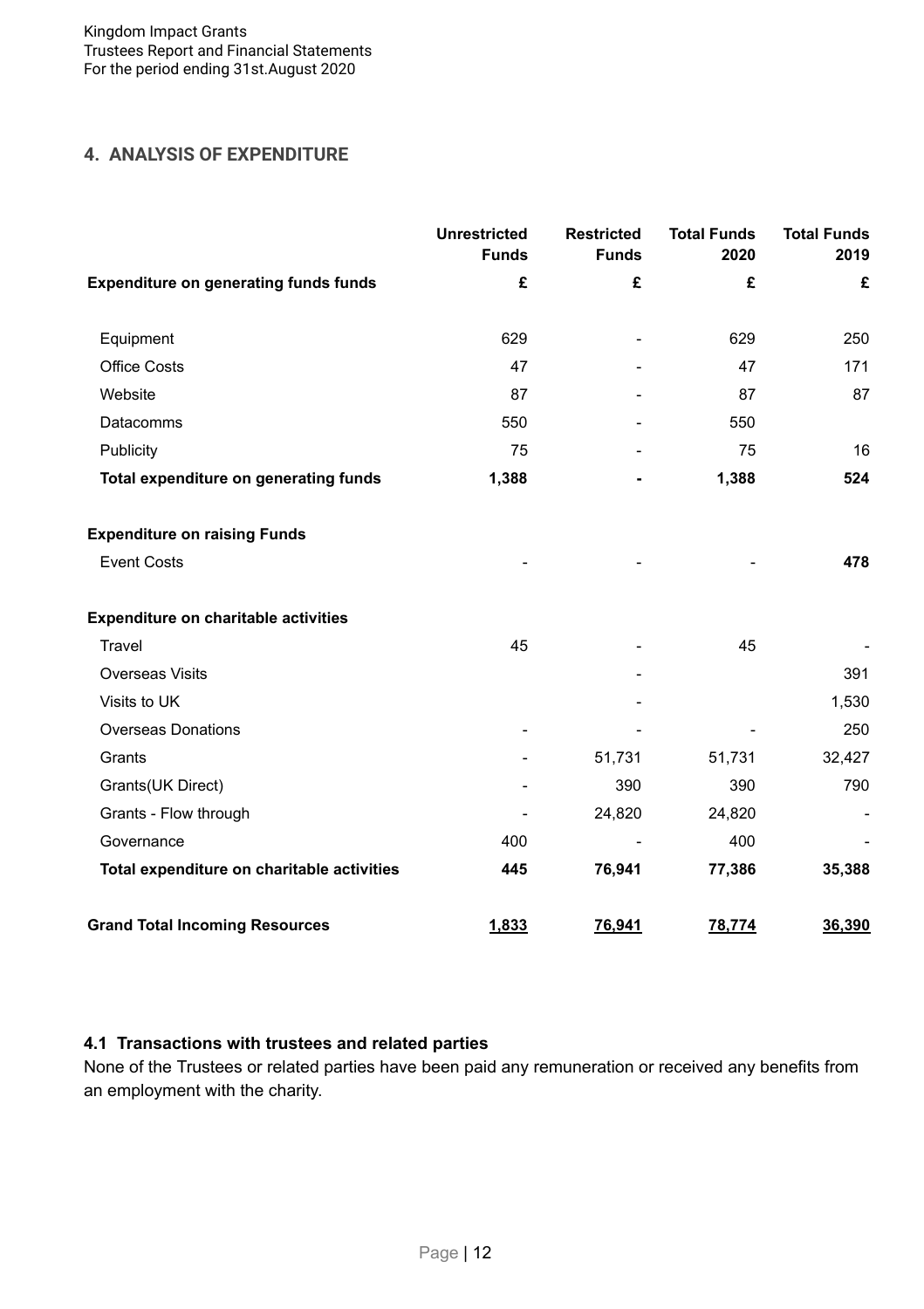# **5. DEBTORS**

|                            | 2020 | 2019 |
|----------------------------|------|------|
|                            | £    | £    |
| <b>Gift Aid Receivable</b> | 535  | 435  |
| Total                      | 535  | 435  |

# **6. CREDITORS**

|                                  | 2020 | 2019 |
|----------------------------------|------|------|
|                                  | £    | £    |
| Creditors                        | 385  |      |
| Accrual for Independent Examiner | 400  |      |
| Accruals                         | -    | 250  |
| <b>Total</b>                     | 785  | 250  |

(Cont)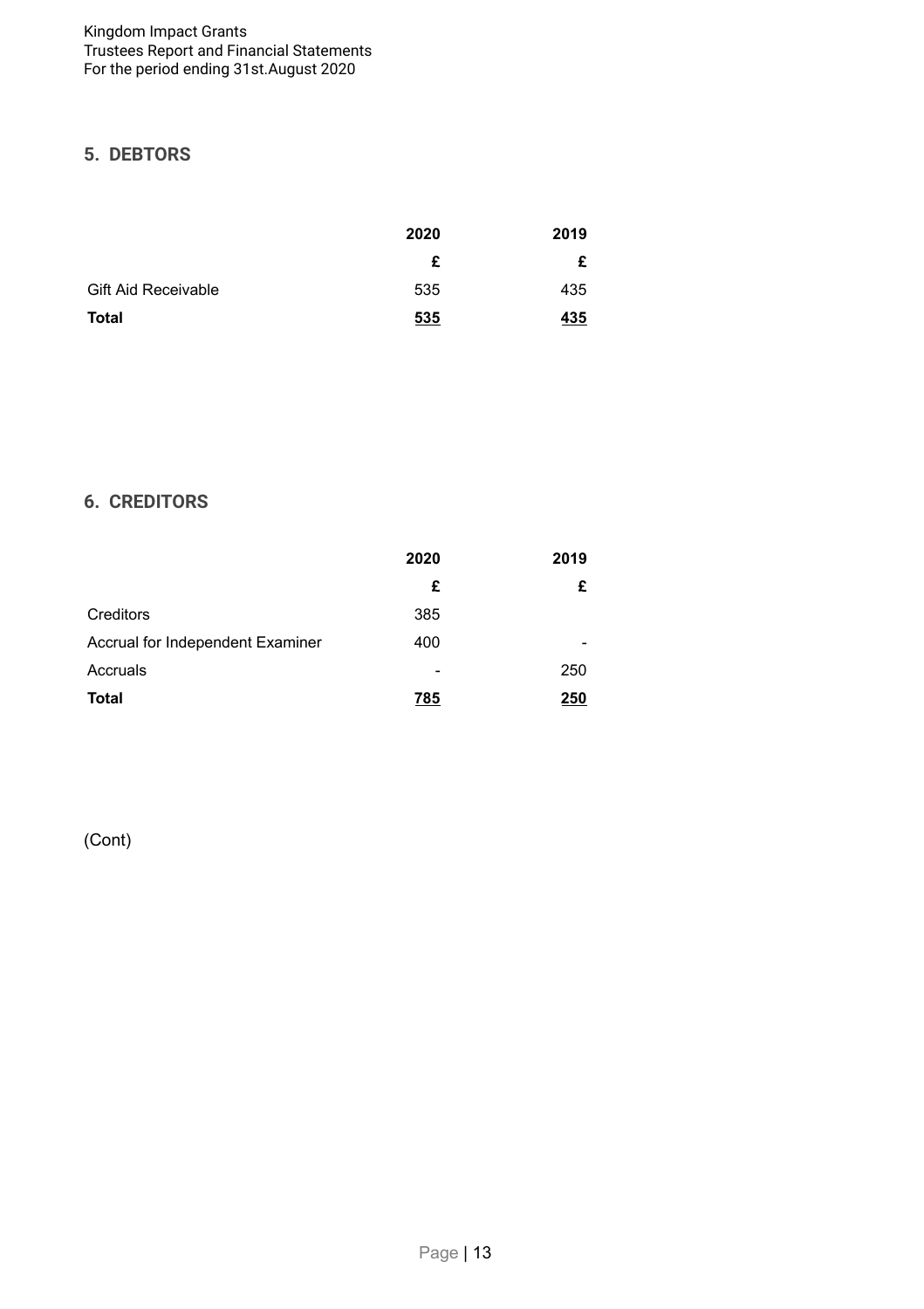## **7. FUNDS of the CHARITY**

## **7.1 Details of All Funds with movements during the CURRENT reporting period 2020**

| <b>Fund</b>                | Opening<br><b>Balance</b> | <b>Income</b> | <b>Expenditure</b> | <b>Transfers</b> | <b>Closing</b><br><b>Balance</b> |
|----------------------------|---------------------------|---------------|--------------------|------------------|----------------------------------|
| <b>General Unallocated</b> | 195                       | 17,726        | (1,832)            | (6,629)          | 9,460                            |
| <b>Total Unrestricted</b>  | 195                       | 17,726        | (1, 832)           | (6,629)          | 9,460                            |
| Malawi Janet's House       | 230                       | 3,883         | (3,865)            |                  | 248                              |
| Malawi Radio               |                           | 1,000         | (1, 132)           | 132              |                                  |
| Malawi Empowerment         | 177                       | 1,275         | (2,220)            | 768              |                                  |
| Malawi Ministry            |                           |               |                    |                  |                                  |
| Malawi Covid               |                           | 100           | (1, 303)           | 1,203            |                                  |
| Sub Total Malawi           | 407                       | 6,258         | (8,520)            | 2,103            | 248                              |
| S.A. Capital               |                           |               |                    |                  |                                  |
| S.A. Empowerment           |                           | 6,000         | (6,000)            |                  |                                  |
| S.A. Ministry              | 133                       | 12,454        | (11, 219)          | (48)             | 1,320                            |
| S.A.Upington               | 54                        | 625           | (625)              | (54)             |                                  |
| S.A. Project 2020          | 491                       | 690           |                    | (731)            | 450                              |
| S.A.Linky Freeks           |                           | 155           | (155)              |                  |                                  |
| S.A Covid                  |                           | 10,198        | (10, 300)          | 102              |                                  |
| Sub Total South Africa     | 678                       | 30,122        | (28, 299)          | (731)            | 1,770                            |
| Tanzania Bursary           |                           | 1,343         | (1, 155)           |                  | 188                              |
| Tanzania Ndaga (NCH)       |                           | 322           | (2,040)            | 1,718            |                                  |
| Tanzania Bethel Church     |                           | 800           | (1,530)            | 730              |                                  |
| Tanzania GFAP Church       |                           | 4,550         | (1,760)            |                  | 2,790                            |
| Tanzania KLPT Church       |                           | 2,375         | (2,400)            | 25               |                                  |
| Tanzania Empowerment       |                           | 3,318         | (4,070)            | 1,002            | 250                              |
| Tanzania Covid             |                           | 16,820        | (17, 855)          | 1,035            |                                  |
| Sub Total Tanzania         |                           | 29,528        | (30, 810)          | 4,510            | 3,228                            |
| Kenya Nairobi Churches     |                           | 1,263         | (2,010)            | 747              |                                  |
| Cameroon Ark               | 559                       | 4,676         | (5,054)            |                  | 181                              |
| <b>UK Hardship</b>         |                           | 2,250         | (2, 250)           |                  |                                  |
| <b>Total Restricted</b>    | 1,644                     | 74,097        | (76, 943)          | 6,629            | 5,427                            |
| <b>TOTALS - All Funds</b>  | 1,839                     | 91,823        | (78, 775)          |                  | 14,887                           |